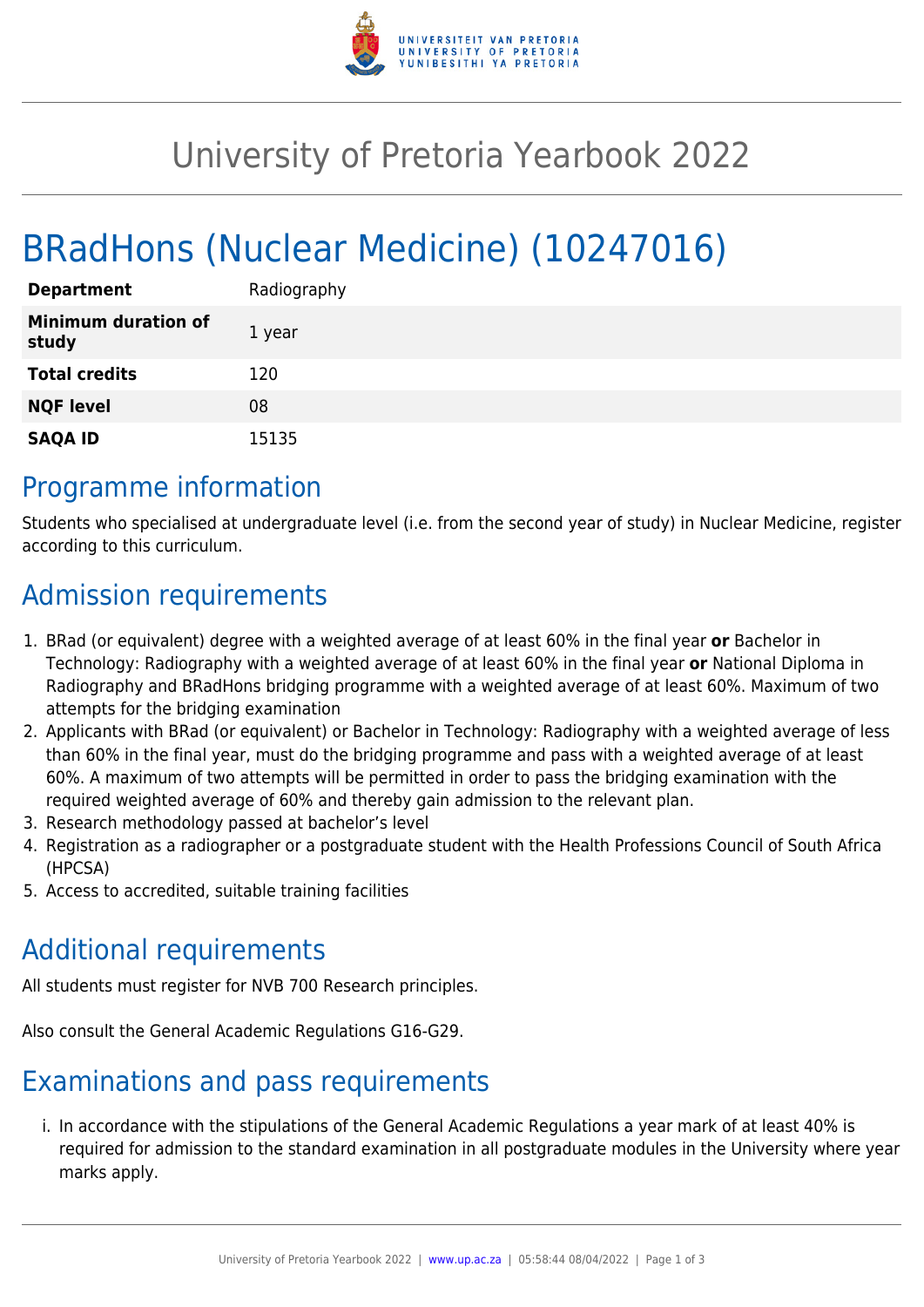

- ii. Each paper written for the standard examination must be passed individually with 50%.
- iii. There is one examination period for the standard examination in October/ November and the supplementary examination in November/December of the same year.
- iv. If a student fails the supplementary examination, the module must be repeated.
- v. A supplementary examination in a module is granted to a student, if a student obtains a final mark of between 40%-49% in any module at the examination.
- vi. Students intending to sit for the supplementary examination due to the reasons mentioned above, must register for the supplementary examination opportunity 24 hours after the results have been made public.
- vii. If a student fails a module in the standard examination, the examination mark obtained in the relevant module at the supplementary examination will be calculated as the final mark. The marks obtained with continuous evaluation during the quarter/semester/year will not be taken into calculation. If the student passes the module in the supplementary examination, a maximum of 50% is awarded as a pass mark to the module in question.
- viii. A student who is prevented from writing the standard examination due to illness or other qualifying circumstances, may be granted permission by the dean to write a special examination in the particular module(s).
- ix. If a student is granted permission by the dean to write a special examination, the continuous evaluation mark, together with the examination mark obtained in the module in question at the special examination, will be calculated as the final mark obtained in the module.
- x. In instances where students are unable to write the examination and supplementary examination as a consequence of a serious medical condition or an accident, such a student must apply for a special dispensation, with the support of the dean, to the Registrar, who will make a final decision.
- xi. A student who has failed one module but who has passed all other modules, may be admitted to a Chancellor's examination in the module in question at the end of the first semester of the subsequent year, after obtaining a subminimum of 40% in the first semester.
- xii. A final year student who has failed more than one module, must register for the whole year to complete the modules in question.

## Pass with distinction

The degree is conferred with distinction on a student who has obtained an average of at least 75% (not rounded) in all the modules for the degree.